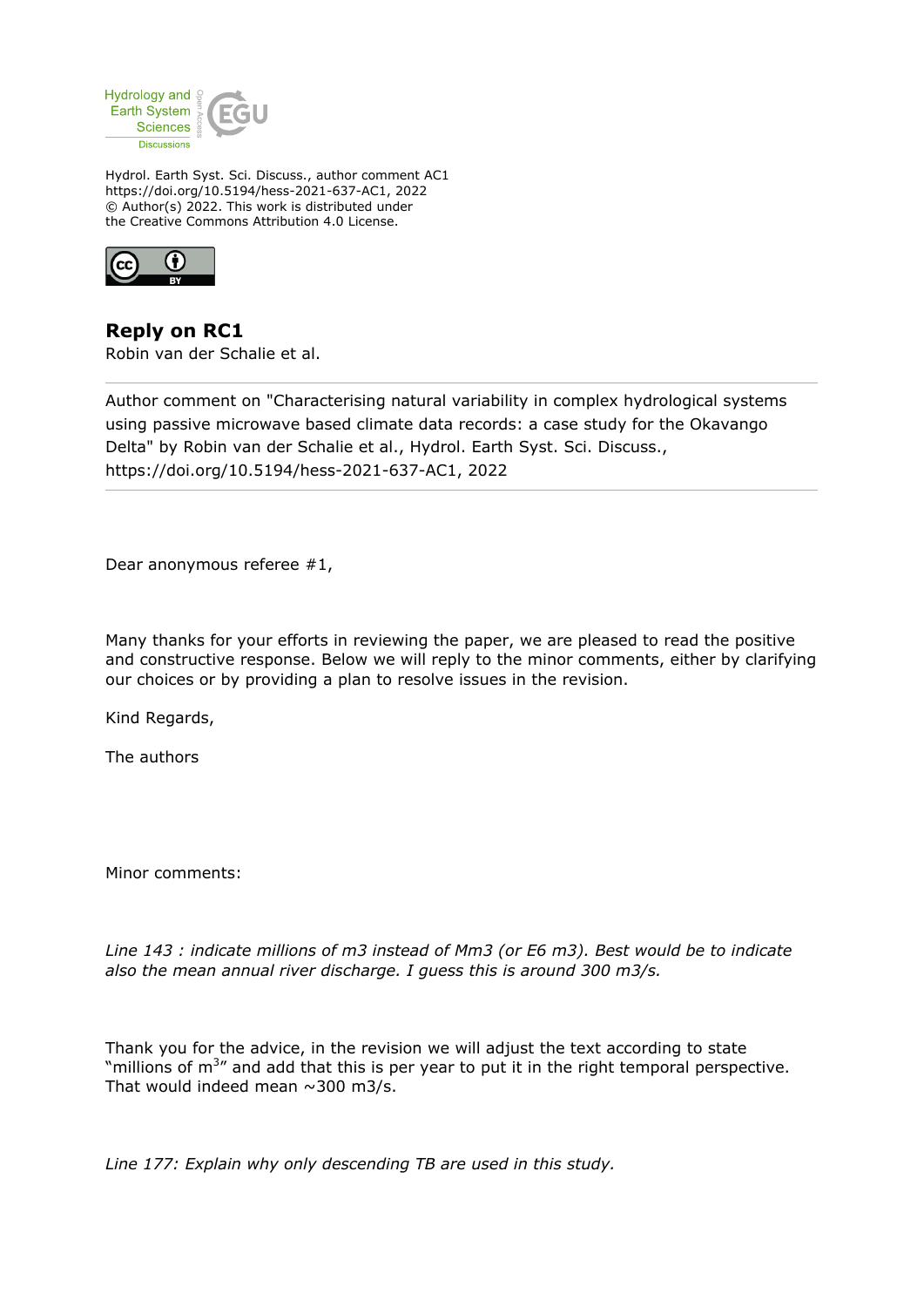For passive microwave retrievals (e.g. the soil moisture, land surface temperature and vegetation optical depth) the night time retrievals are of higher quality (e.g. Owe et al., 2008; Van der Schalie et al., 2021). This is caused by the thermal equilibrium during nighttime and the model assumption that the vegetation temperature is equal to that of the land surface temperature. This is not achieved during daytime, which in reality has a much higher variability over time (e.g minutes to hours). This is reflected back in the data quality, being more noisy. Especially as we include TRMM in the analysis, which does not have a stable local overpass time due to its non-polar orbit. Also, because of the timescale of the evaluation being monthly/seasonal, the daytime is not necessary to reach the goal of the study. We will clarify this better in the revised manuscript.

*Line 184: Indicate the AMSR-2 orbital hours (Asc/Desc), same than AMSR-E ?*

That is correct, AMSR2 and AMSR-E have similar overpass times. This will be clarified in the new revision of the manuscript.

*Line 192: Isn't any local overpass of TRMM closer than AMSR (1:30 pm/am)? Explain better why 10:30 pm and 4:30 am are the best orbits.*

The orbital characteristics of TRMM cause the local overpass time to vary over time. So if you would only choose overpasses close to 1:30, there would be large temporal gaps in the dataset. Therefore, we have chosen to loosen this time constraint to include observations between 10:30 pm and 4:30 am. Of course, when available, we always choose the one that is closest to the AMSR2 time of overpass. One of the assumptions, supported by the paper of Van der Schalie et al. (2021) on using a similarly merged dataset for L-band retrieval input, is that especially for the soil moisture and vegetation optical depth these time differences have little impact. For the land surface temperature, in the short term (e.g. a few days) this can have an impact, however this is assumed to be smoothed out when looking at the timescales we look at within this paper. We will make sure to highlight these choices in the revision.

*Line 217-220: What does MD means ?*

We noticed that we indeed did not properly introduce that abbreviation. It is for MODIS and will be properly introduced in the revised version.

*Line 224: Can authors give more details about the "E-type gauge plates" ?*